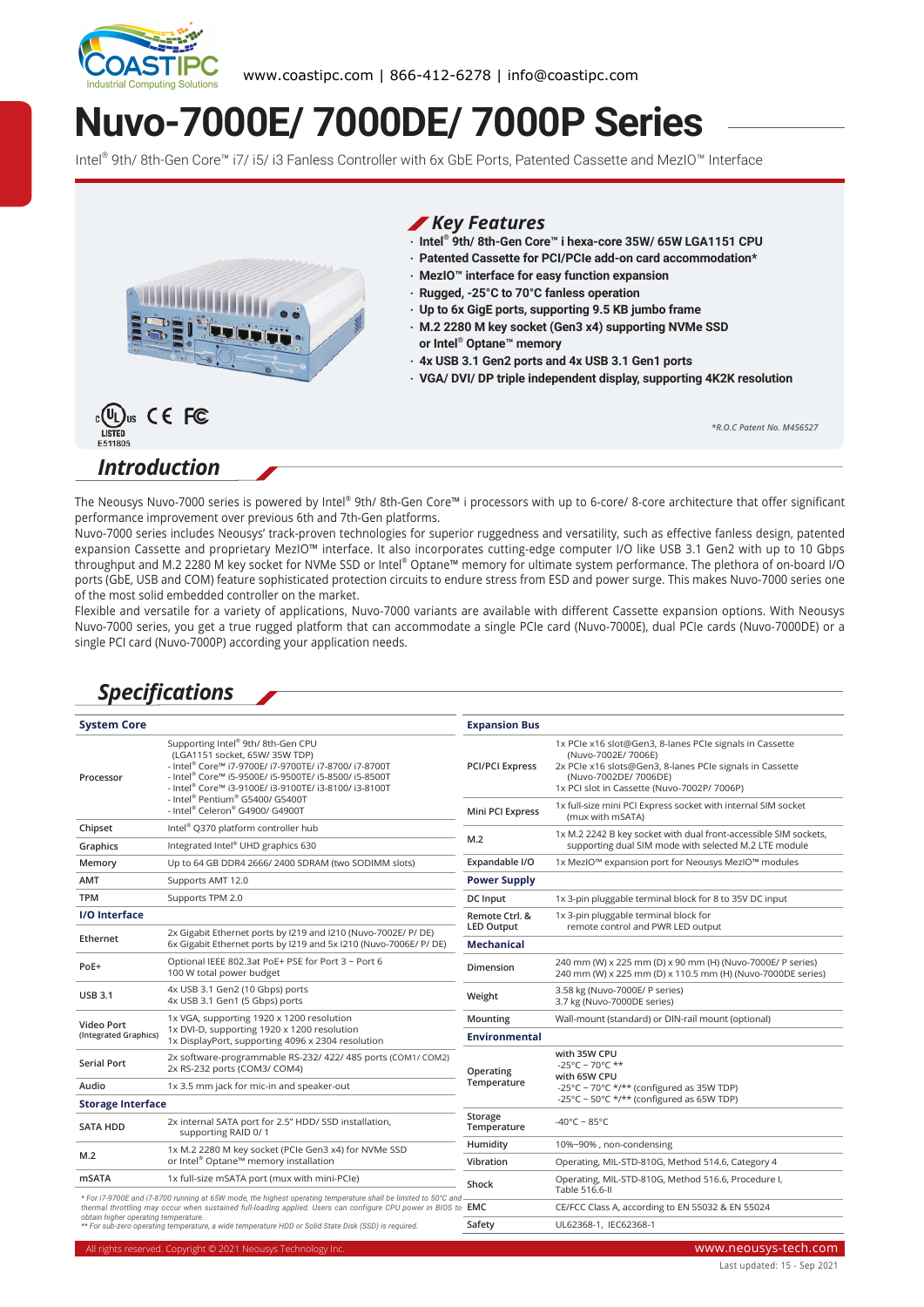

#### *Appearance*



# *Dimensions*



# *Ordering Information*

| Model No.                                           | <b>Product Description</b>                                                                                     |  |
|-----------------------------------------------------|----------------------------------------------------------------------------------------------------------------|--|
| <b>Nuvo-7002E</b>                                   | Intel® 9th/8th-Gen Core™ fanless controller with 2x GbE, single-slot PCI Express Cassette and MezIO™ interface |  |
| Nuvo-7002P                                          | Intel® 9th/8th-Gen Core™ fanless controller with 2x GbE, single-slot PCI Cassette and MezIO™ interface         |  |
| <b>Nuvo-7006E</b>                                   | Intel® 9th/8th-Gen Core™ fanless controller with 6x GbE, single-slot PCI Express Cassette and MezIO™ interface |  |
| Nuvo-7006P                                          | Intel® 9th/8th-Gen Core™ fanless controller with 6x GbE, single-slot PCI Cassette and MezIO™ interface         |  |
| Optional IEEE 802.3at PoE+ for GbE ports $3 \sim 6$ |                                                                                                                |  |

#### *Optional Accessories*

| <b>DINRAIL-O</b>        | DIN-rail mount assembly for Nuvo-7000 series                                                                                        | MezIO™ Modules          |                                                                                                  |
|-------------------------|-------------------------------------------------------------------------------------------------------------------------------------|-------------------------|--------------------------------------------------------------------------------------------------|
| Dmpbr-<br>Nuvo5000 7000 | Neousys' patented damping brackets assembly for<br>Nuvo-7000E/DE/P                                                                  | $MezIO$ -C180           | MezIO™ module with 4x RS-232/ 422/ 485 ports<br>and 4x RS-232 ports                              |
| Fankit-25               | Fan assembly for 1-slot Cassette, 25x25x10 mm                                                                                       | $MezIO$ -C181           | MezIO™ module with 4x RS-232/ 422/ 485 ports<br>and 4x RS-422/ 485 ports                         |
| PA-160W-OW              | 160W AC/DC power adapter 20V/8A;18AWGx4C/120cm, cord<br>end terminals for terminal block, operating temperature :<br>-30°C to 70°C. | MezIO"-D220             | MezIO™ module with 8-CH isolated digital input<br>and 8-CH isolated digital output               |
| ETHY-100-2008S          | Ethernet I/O expansion module with 8 isolated digital<br>inputs and outputs                                                         | $MezIO$ "-D230          | MezIO <sup>™</sup> module with 16-CH isolated digital input<br>and 16-CH isolated digital output |
| ETHY-100-2604S          | Ethernet I/O expansion module with 8 isolated digital<br>inputs and 4 relays outputs (coming soon)                                  | $MezIO$ -V20-EP         | MezIO™ module with ignition power control function<br>for in-vehicle application                 |
| <b>Cassette Modules</b> |                                                                                                                                     | $MezIO$ <sup>"-U4</sup> | MezIO <sup>™</sup> module with 4x USB 3.1 ports                                                  |
| CSM-PoE354              | Cassette module with PCIe-PoE354at and pre-installed<br>passive heat-spreader                                                       | $MezIO$ - $G4$          | MezIO <sup>™</sup> module with 4x GigE ports                                                     |
|                         |                                                                                                                                     | $MezIO$ -G4P            | MezIO™ module with 4x IEEE 802.3at PoE+ ports                                                    |
| <b>CSM-R800</b>         | Cassette module accommodating four 2.5" HDD/ SSD<br>(support RAID 0/1/10)                                                           |                         | Only Nuvo-7006E-PoE and Nuvo-7006P-PoE support MezIO-G4P                                         |